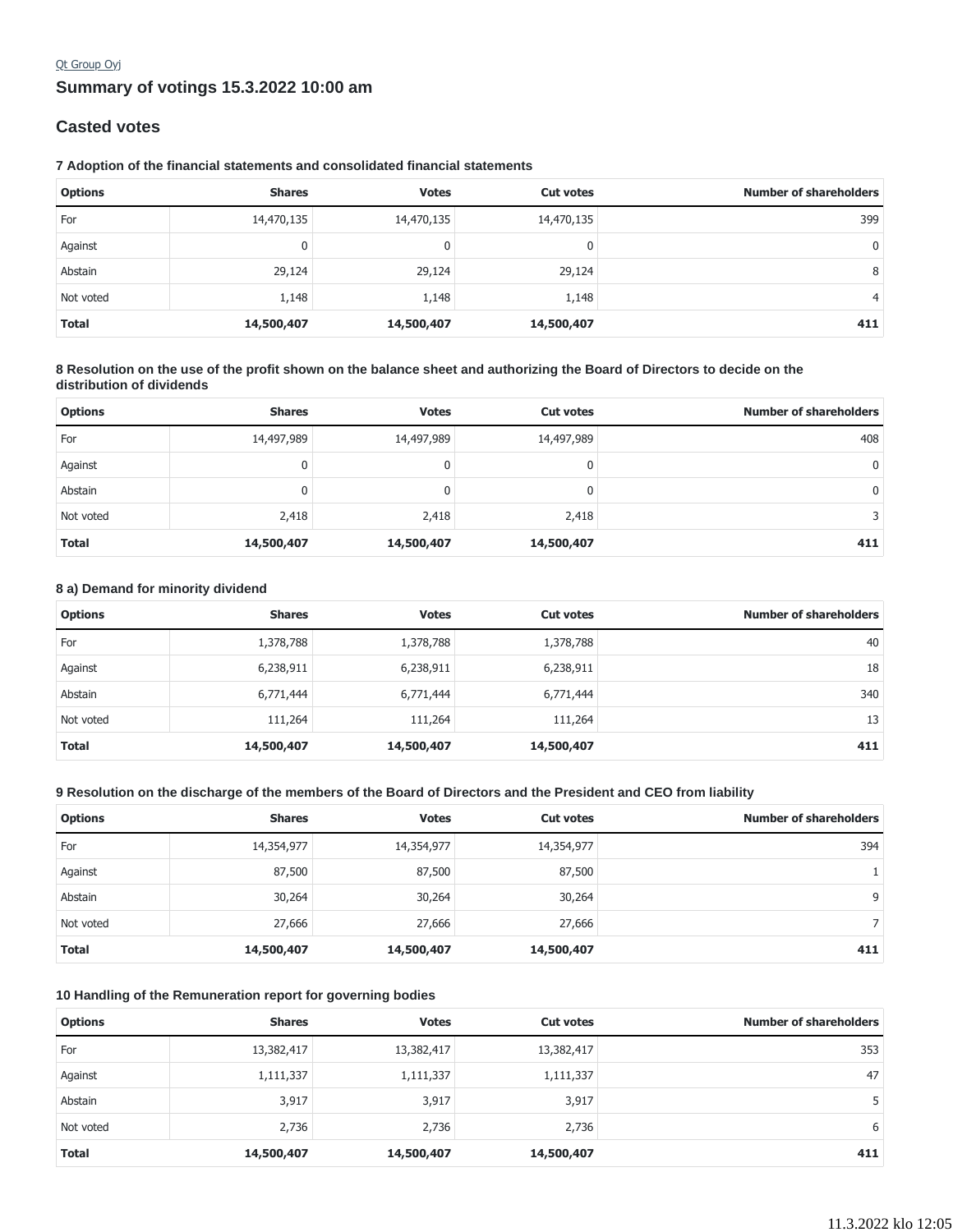## **11 Resolution on the remuneration of the members of the Board of Directors**

| <b>Options</b> | <b>Shares</b> | <b>Votes</b> | <b>Cut votes</b> | <b>Number of shareholders</b> |
|----------------|---------------|--------------|------------------|-------------------------------|
| For            | 14,409,951    | 14,409,951   | 14,409,951       | 403                           |
| Against        | 87,500        | 87,500       | 87,500           |                               |
| Abstain        | 280           | 280          | 280              |                               |
| Not voted      | 2,676         | 2,676        | 2,676            |                               |
| <b>Total</b>   | 14,500,407    | 14,500,407   | 14,500,407       | 411                           |

#### **12 Resolution on the number of members of the Board of Directors**

| <b>Options</b> | <b>Shares</b> | <b>Votes</b> | <b>Cut votes</b> | <b>Number of shareholders</b> |
|----------------|---------------|--------------|------------------|-------------------------------|
| For            | 14,144,752    | 14,144,752   | 14,144,752       | 400                           |
| Against        | 352,749       | 352,749      | 352,749          |                               |
| Abstain        | 0             | 0            | 0                | 0                             |
| Not voted      | 2,906         | 2,906        | 2,906            | 6                             |
| <b>Total</b>   | 14,500,407    | 14,500,407   | 14,500,407       | 411                           |

## **13 Election of the members of the Board of Directors**

| <b>Options</b> | <b>Shares</b> | <b>Votes</b> | <b>Cut votes</b> | <b>Number of shareholders</b> |
|----------------|---------------|--------------|------------------|-------------------------------|
| For            | 11,047,041    | 11,047,041   | 11,047,041       | 154                           |
| Against        | 2,606,245     | 2,606,245    | 2,606,245        | 234                           |
| Abstain        | 844,445       | 844,445      | 844,445          | 18                            |
| Not voted      | 2,676         | 2,676        | 2,676            |                               |
| <b>Total</b>   | 14,500,407    | 14,500,407   | 14,500,407       | 411                           |

### **14 Resolution on the remuneration for the auditor**

| <b>Options</b> | <b>Shares</b> | <b>Votes</b> | <b>Cut votes</b> | <b>Number of shareholders</b> |
|----------------|---------------|--------------|------------------|-------------------------------|
| For            | 12,298,989    | 12,298,989   | 12,298,989       | 209                           |
| Against        | 2,197,682     | 2,197,682    | 2,197,682        | 195                           |
| Abstain        | 0             |              | 0                | 0                             |
| Not voted      | 3,736         | 3,736        | 3,736            |                               |
| <b>Total</b>   | 14,500,407    | 14,500,407   | 14,500,407       | 411                           |

## **15 Authorizing the Board of Directors to decide on repurchasing the company's own shares and/or accepting them as collateral**

| <b>Options</b> | <b>Shares</b> | <b>Votes</b> | <b>Cut votes</b> | <b>Number of shareholders</b> |
|----------------|---------------|--------------|------------------|-------------------------------|
| For            | 14,493,572    | 14,493,572   | 14,493,572       | 399                           |
| Against        | 0             | 0            | 0                | $\mathbf{0}$                  |
| Abstain        | 3,099         | 3,099        | 3,099            | 5.                            |
| Not voted      | 3,736         | 3,736        | 3,736            |                               |
| <b>Total</b>   | 14,500,407    | 14,500,407   | 14,500,407       | 411                           |

## **16 Authorizing the Board of Directors to decide on a share issue and the granting of special rights entitling to shares**

| <b>Options</b> | <b>Shares</b> | <b>Votes</b> | <b>Cut votes</b> | <b>Number of shareholders</b> |
|----------------|---------------|--------------|------------------|-------------------------------|
| <b>Total</b>   | 14,500,407    | 14,500,407   | 14,500,407       | 411                           |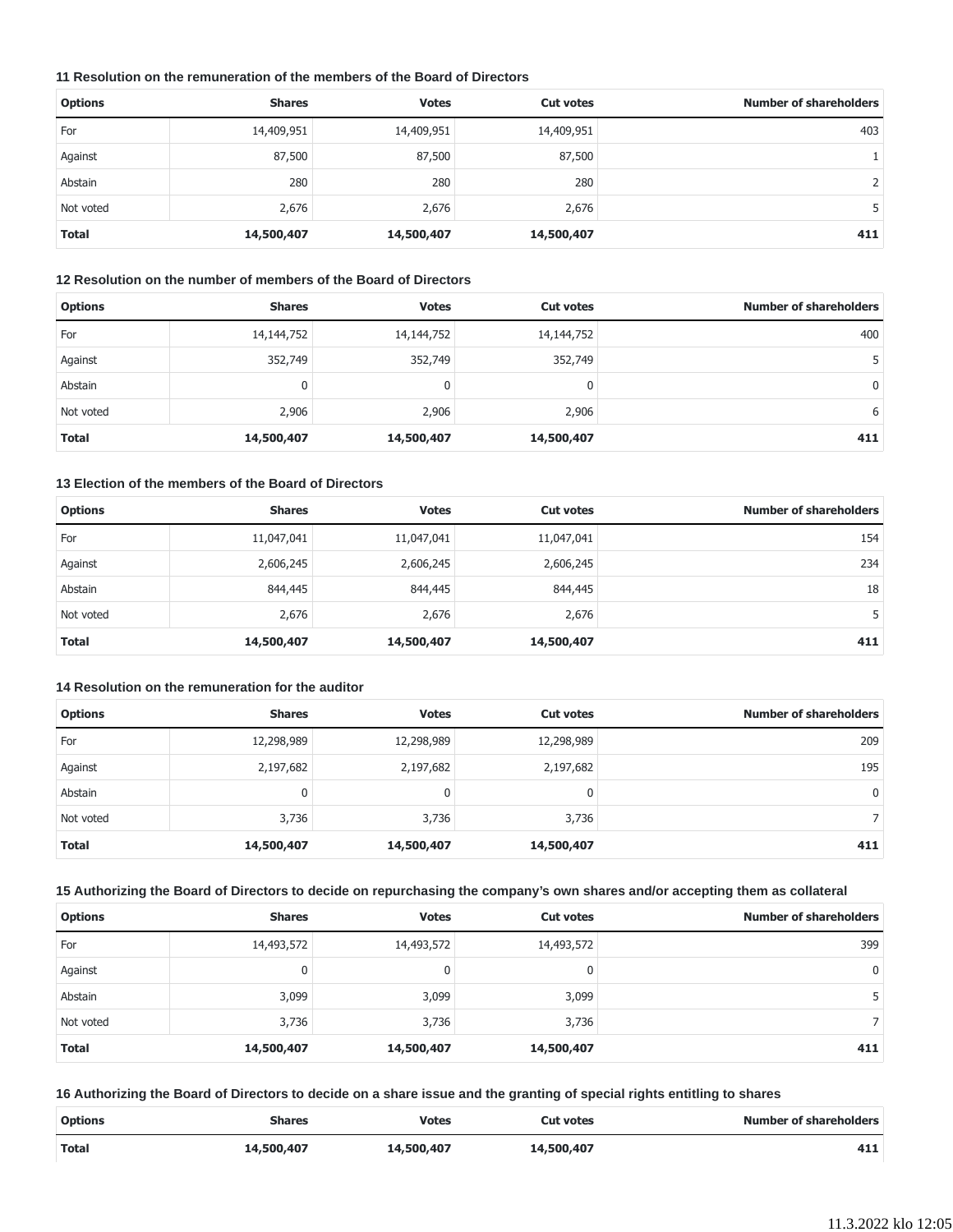| <b>Options</b> | <b>Shares</b> | <b>Votes</b> | <b>Cut votes</b> | <b>Number of shareholders</b> |
|----------------|---------------|--------------|------------------|-------------------------------|
| For            | 14,489,826    | 14,489,826   | 14,489,826       | 398                           |
| Against        | 6,647         | 6,647        | 6,647            | 4                             |
| Abstain        | 198           | 198          | 198              |                               |
| Not voted      | 3,736         | 3,736        | 3,736            |                               |
| <b>Total</b>   | 14,500,407    | 14,500,407   | 14,500,407       | 411                           |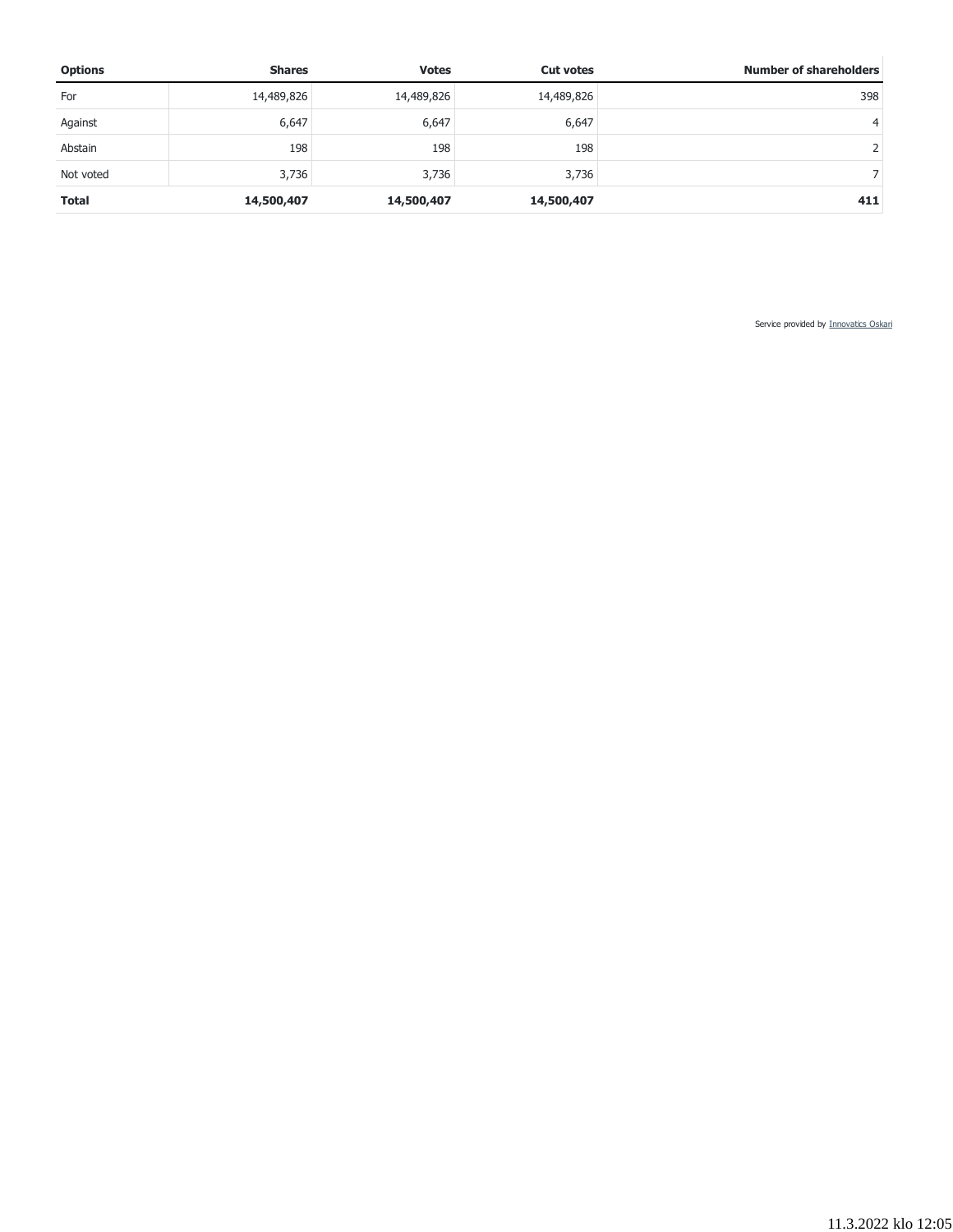# **15.3.2022 10:00 am, 7: Adoption of the financial statements and consolidated financial statements**

Qt Group Oyj **Summary of votes, votes cast** 7.1 Adoption of the financial statements and consolidated financial statements PUOLESTA 14470135 TYHJAT 29124 **VASTAAN** 0 Others  $\circ$ 

| <b>Options</b> | <b>Votes</b> | Votes %    | <b>Number of shareholders</b> |
|----------------|--------------|------------|-------------------------------|
| For            | 14,470,135   | 100,0000 % | 399                           |
| Total          | 14,470,135   |            | 399                           |

#### **Summary of votes, represented shares and votes**

| <b>Options</b> | <b>Shares</b> | Shares %   | <b>Votes</b> | Votes %    | <b>Number of shareholders</b> |
|----------------|---------------|------------|--------------|------------|-------------------------------|
| For            | 14,470,135    | 99.7991 %  | 14,470,135   | 99.7991 %  | 399                           |
| Abstain        | 29,124        | 0.2009%    | 29,124       | $0.2009\%$ | 8                             |
| Against        |               | $0.0000\%$ | 0            | $0.0000\%$ | 0                             |
| <b>Total</b>   | 14,499,259    |            | 14,499,259   |            | 407                           |

14,499,259 shares has participated in the voting, representing a total of 57.5797 % of the company´s total number of shares in the company 25,181,198.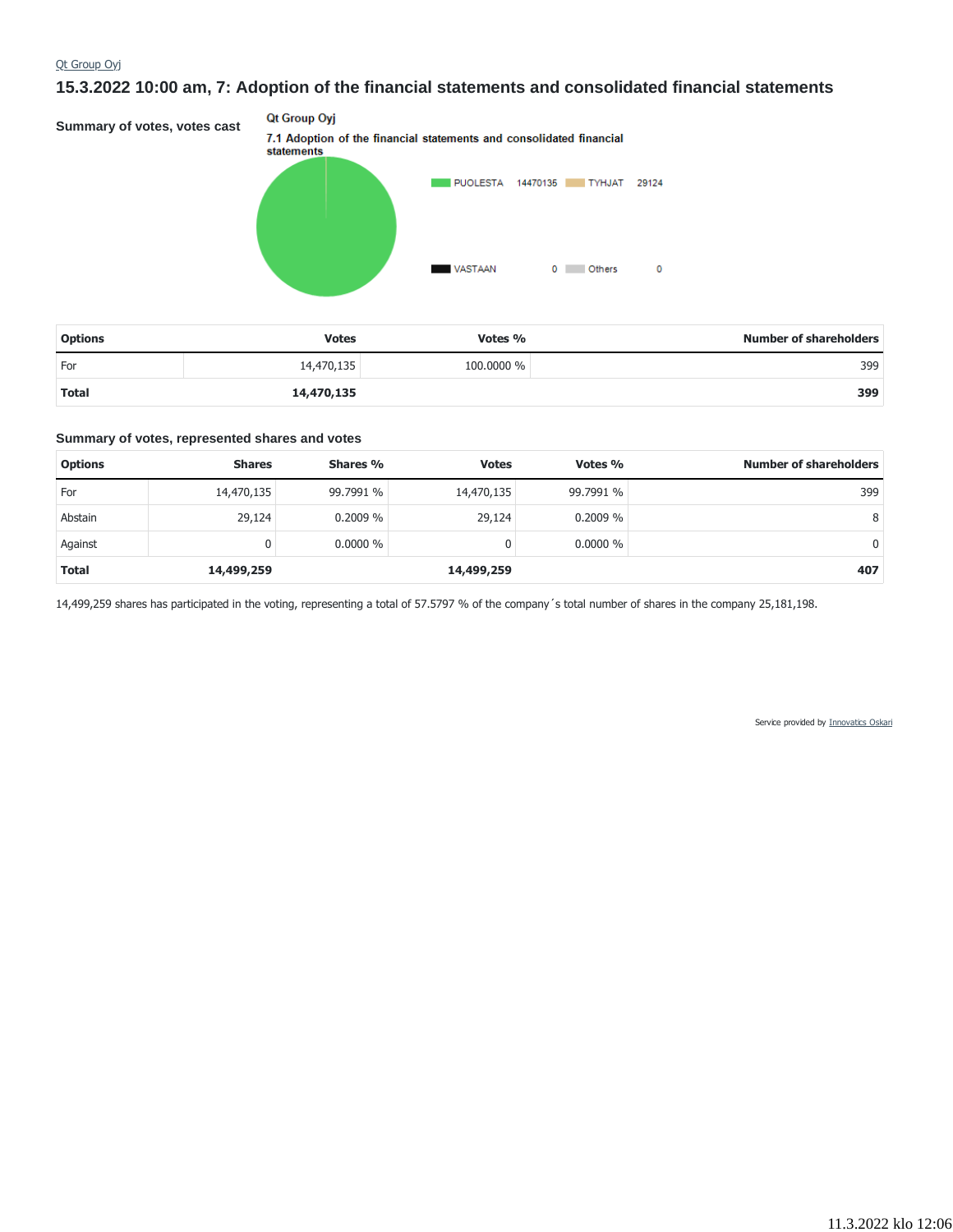## **15.3.2022 10:00 am, 8: Resolution on the use of the profit shown on the balance sheet and authorizing the Board of Directors to decide on the distribution of dividends**

**Qt Group Oyj Summary of votes, votes cast** 8.1 Resolution on the use of the profit shown on the balance sheet and authorizing the Board of Directors to decide on the distribution of dividends PUOLESTA 14497989 TYHJAT 0 **VASTAAN** 0 Others 0

| <b>Options</b> | <b>Votes</b> | Votes %    | <b>Number of shareholders</b> |
|----------------|--------------|------------|-------------------------------|
| For            | 14,497,989   | 100,0000 % | 408                           |
| <b>Total</b>   | 14,497,989   |            | 408                           |

#### **Summary of votes, represented shares and votes**

| <b>Options</b> | <b>Shares</b> | Shares %   | <b>Votes</b> | Votes %    | <b>Number of shareholders</b> |
|----------------|---------------|------------|--------------|------------|-------------------------------|
| For            | 14,497,989    | 100,0000 % | 14,497,989   | 100,0000 % | 408                           |
| Against        |               | $0.0000\%$ |              | $0.0000\%$ | 0                             |
| Abstain        | 0             | $0.0000\%$ |              | $0.0000\%$ | 0                             |
| <b>Total</b>   | 14,497,989    |            | 14,497,989   |            | 408                           |

14,497,989 shares has participated in the voting, representing a total of 57.5747 % of the company´s total number of shares in the company 25,181,198.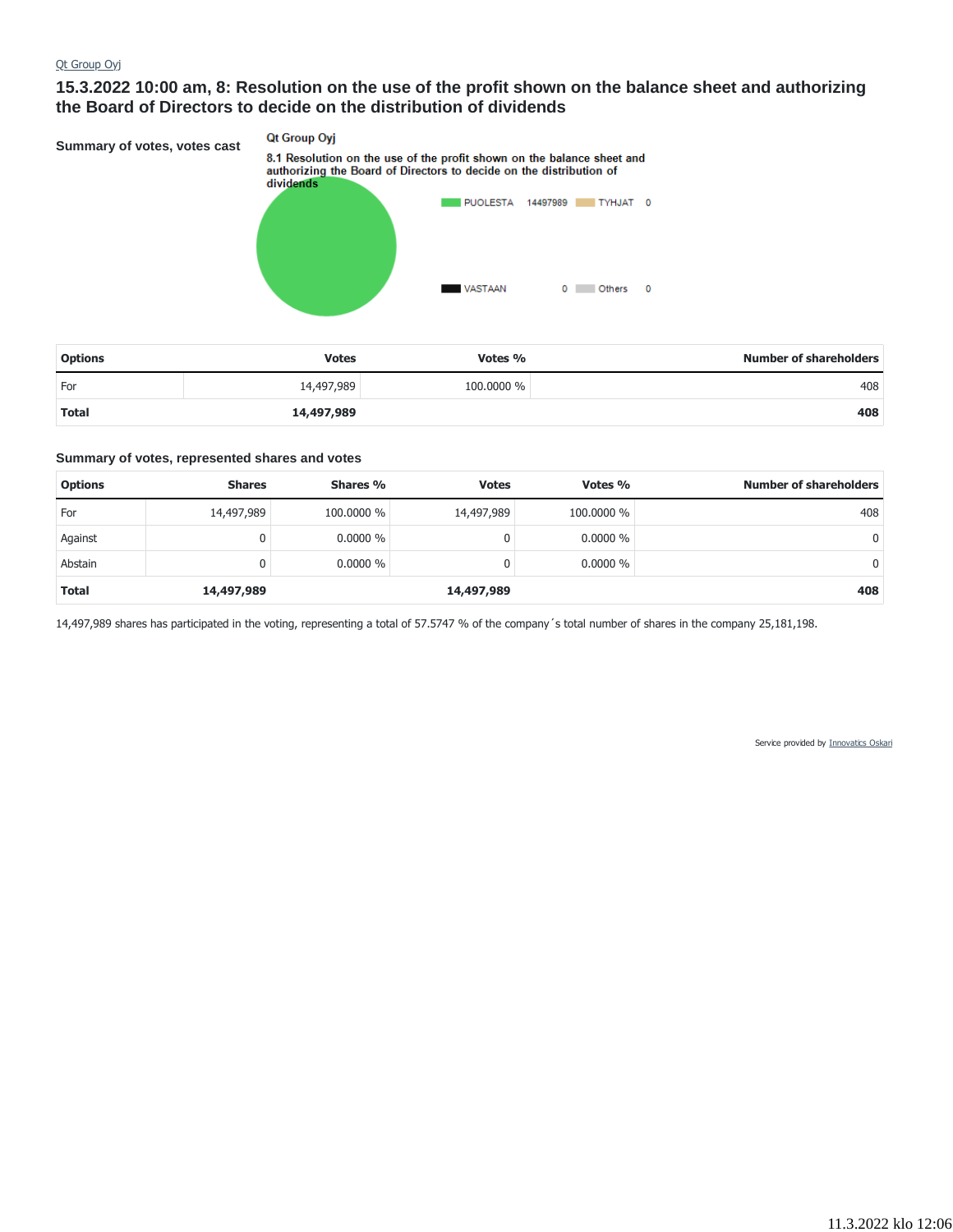# **15.3.2022 10:00 am, 8, 2: a) Demand for minority dividend**

**Summary of votes, votes cast**

## Qt Group Oyj



| <b>Options</b> | <b>Votes</b> | Votes $\%$ | <b>Number of shareholders</b> |
|----------------|--------------|------------|-------------------------------|
| Against        | 6,238,911    | 81,9002 %  | 18                            |
| For            | 1,378,788    | 18.0998 %  | 40                            |
| <b>Total</b>   | 7,617,699    |            | 58                            |

#### **Summary of votes, represented shares and votes**

| <b>Options</b> | <b>Shares</b> | Shares %  | <b>Votes</b> | Votes %   | <b>Number of shareholders</b> |
|----------------|---------------|-----------|--------------|-----------|-------------------------------|
| Abstain        | 6,771,444     | 47.0594 % | 6,771,444    | 47.0594 % | 340                           |
| Against        | 6,238,911     | 43.3585 % | 6,238,911    | 43.3585 % | 18                            |
| For            | 1,378,788     | 9.5821 %  | 1,378,788    | 9.5821 %  | 40                            |
| <b>Total</b>   | 14,389,143    |           | 14,389,143   |           | 398                           |

14,389,143 shares has participated in the voting, representing a total of 57.1424 % of the company´s total number of shares in the company 25,181,198.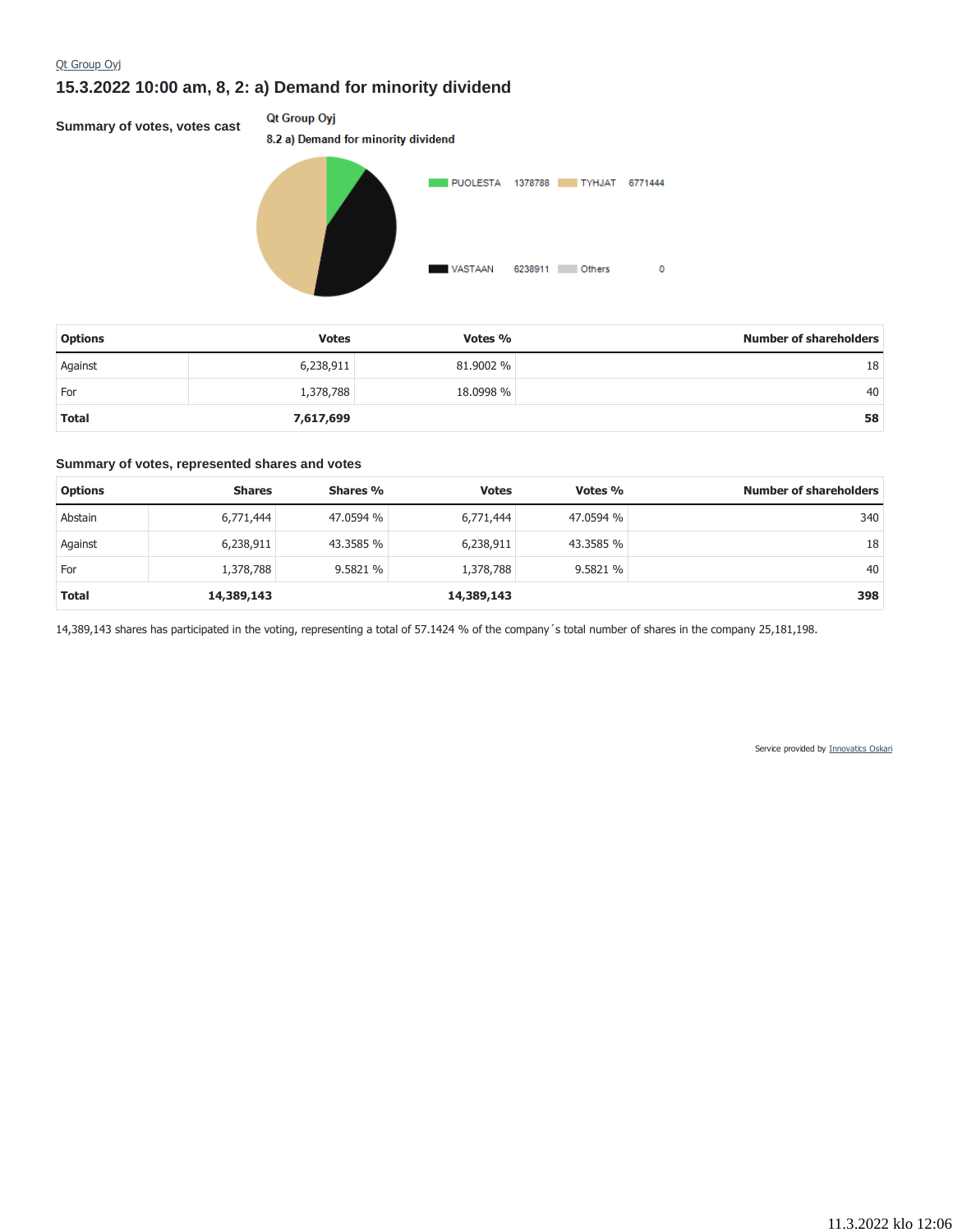## **15.3.2022 10:00 am, 9: Resolution on the discharge of the members of the Board of Directors and the President and CEO from liability**

Qt Group Oyj **Summary of votes, votes cast** 9.1 Resolution on the discharge of the members of the Board of<br>Directors and the President and CEO from liability PUOLESTA 14354977 TYHJAT 30264 **VASTAAN** 87500 Others  $\mathbf 0$ 

| <b>Options</b> | <b>Votes</b> | Votes %   | <b>Number of shareholders</b> |
|----------------|--------------|-----------|-------------------------------|
| For            | 14,354,977   | 99.3941 % | 394                           |
| Against        | 87,500       | 0.6059%   |                               |
| <b>Total</b>   | 14,442,477   |           | 395                           |

#### **Summary of votes, represented shares and votes**

| <b>Options</b> | <b>Shares</b> | Shares %  | <b>Votes</b> | Votes %   | <b>Number of shareholders</b> |
|----------------|---------------|-----------|--------------|-----------|-------------------------------|
| For            | 14,354,977    | 99.1863 % | 14,354,977   | 99.1863 % | 394                           |
| Against        | 87,500        | 0.6046%   | 87,500       | 0.6046%   |                               |
| Abstain        | 30,264        | 0.2091%   | 30,264       | 0.2091%   | 9                             |
| <b>Total</b>   | 14,472,741    |           | 14,472,741   |           | 404                           |

14,472,741 shares has participated in the voting, representing a total of 57.4744 % of the company´s total number of shares in the company 25,181,198.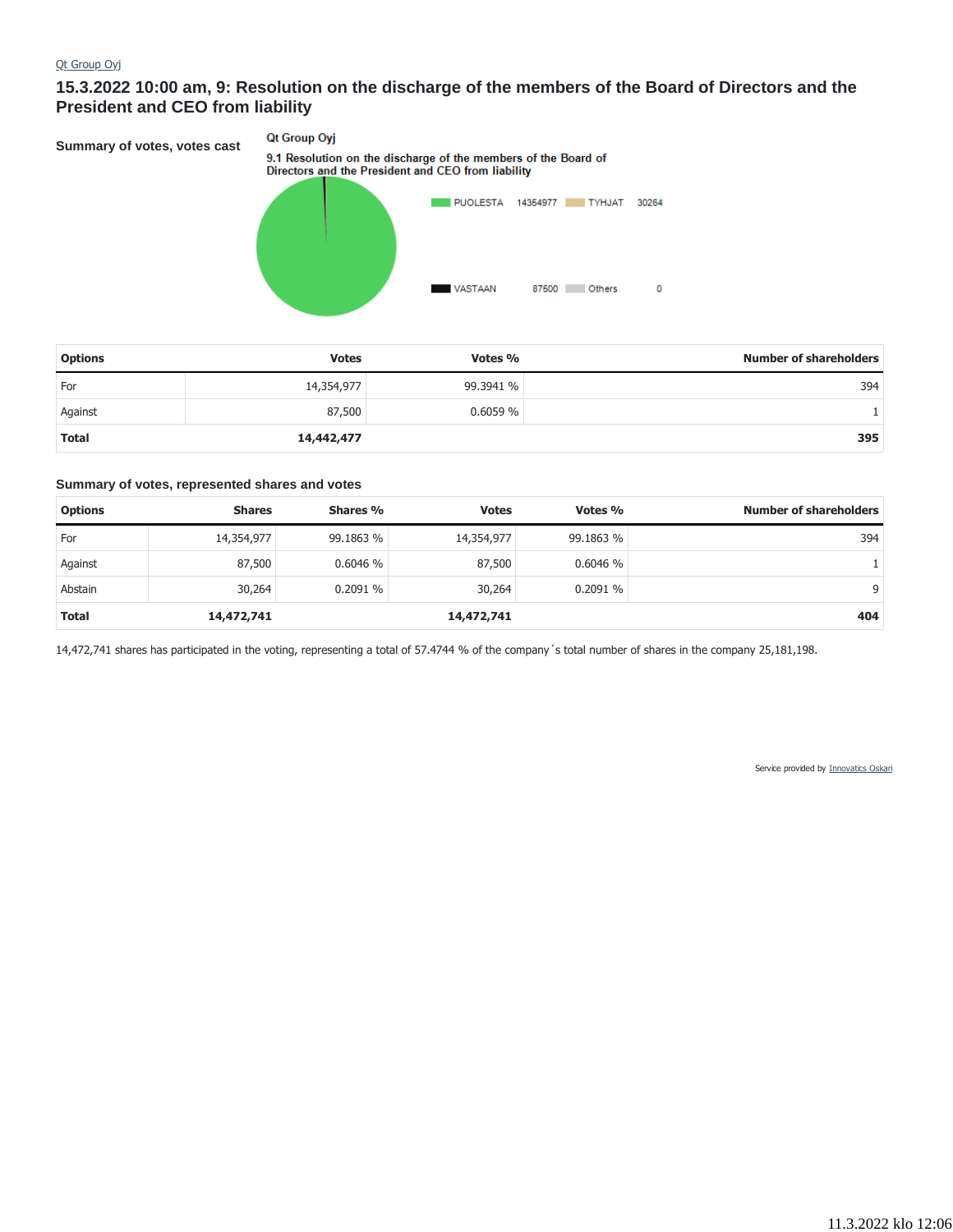# **15.3.2022 10:00 am, 10: Handling of the Remuneration report for governing bodies**

**Summary of votes, votes cast**

### Qt Group Oyj

10.1 Handling of the Remuneration report for governing bodies



| <b>Options</b> | <b>Votes</b> | Votes %   | <b>Number of shareholders</b> |
|----------------|--------------|-----------|-------------------------------|
| For            | 13,382,417   | 92.3323 % | 353                           |
| Against        | 1,111,337    | 7.6677 %  | 47                            |
| <b>Total</b>   | 14,493,754   |           | 400                           |

#### **Summary of votes, represented shares and votes**

| <b>Options</b> | <b>Shares</b> | Shares %  | <b>Votes</b> | Votes %   | <b>Number of shareholders</b> |
|----------------|---------------|-----------|--------------|-----------|-------------------------------|
| For            | 13,382,417    | 92.3074 % | 13,382,417   | 92.3074 % | 353                           |
| Against        | 1,111,337     | 7.6656 %  | 1,111,337    | 7.6656 %  | 47                            |
| Abstain        | 3,917         | 0.0270%   | 3,917        | 0.0270%   |                               |
| <b>Total</b>   | 14,497,671    |           | 14,497,671   |           | 405                           |

14,497,671 shares has participated in the voting, representing a total of 57.5734 % of the company´s total number of shares in the company 25,181,198.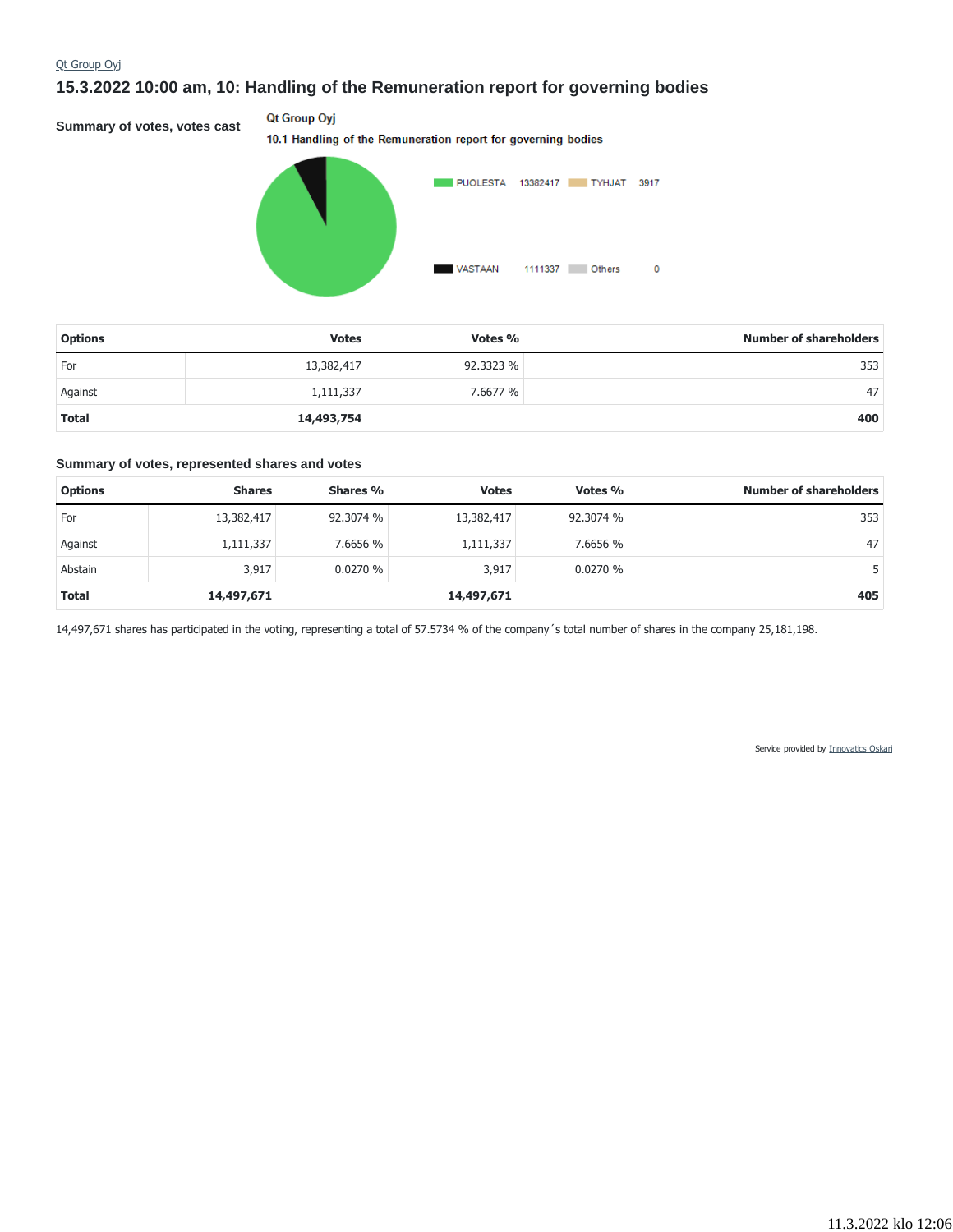## **15.3.2022 10:00 am, 11: Resolution on the remuneration of the members of the Board of Directors**

Qt Group Oyj **Summary of votes, votes cast** 11.1 Resolution on the remuneration of the members of the Board of **Directors** PUOLESTA 14409951 TYHJAT 280 **VASTAAN** 87500 Others  $\pmb{\mathsf{o}}$ 

| <b>Options</b> | <b>Votes</b> | Votes %   | <b>Number of shareholders</b> |
|----------------|--------------|-----------|-------------------------------|
| For            | 14,409,951   | 99.3964 % | 403                           |
| Against        | 87,500       | 0.6036%   |                               |
| <b>Total</b>   | 14,497,451   |           | 404                           |

#### **Summary of votes, represented shares and votes**

| <b>Options</b> | <b>Shares</b> | Shares %  | <b>Votes</b> | Votes %    | <b>Number of shareholders</b> |
|----------------|---------------|-----------|--------------|------------|-------------------------------|
| For            | 14,409,951    | 99.3945 % | 14,409,951   | 99.3945 %  | 403                           |
| Against        | 87,500        | 0.6035%   | 87,500       | 0.6035%    |                               |
| Abstain        | 280           | 0.0019%   | 280          | $0.0019\%$ |                               |
| <b>Total</b>   | 14,497,731    |           | 14,497,731   |            | 406                           |

14,497,731 shares has participated in the voting, representing a total of 57.5736 % of the company´s total number of shares in the company 25,181,198.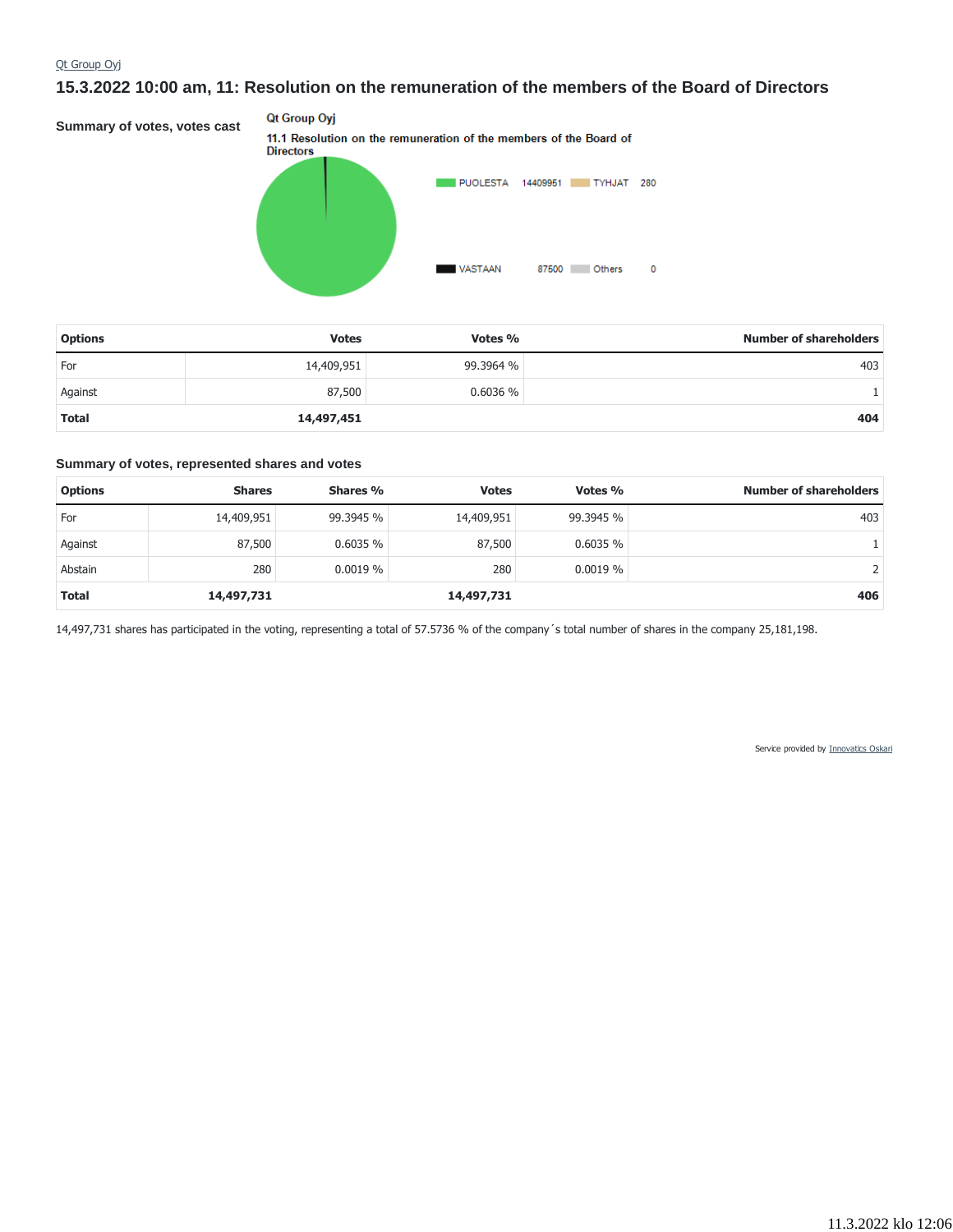## **15.3.2022 10:00 am, 12: Resolution on the number of members of the Board of Directors**

**Summary of votes, votes cast**

## Qt Group Oyj

12.1 Resolution on the number of members of the Board of Directors



| <b>Options</b> | <b>Votes</b> | Votes %   | <b>Number of shareholders</b> |
|----------------|--------------|-----------|-------------------------------|
| For            | 14,144,752   | 97.5668 % | 400                           |
| Against        | 352,749      | 2.4332 %  |                               |
| <b>Total</b>   | 14,497,501   |           | 405                           |

#### **Summary of votes, represented shares and votes**

| <b>Options</b> | <b>Shares</b> | Shares %   | <b>Votes</b> | Votes %    | <b>Number of shareholders</b> |
|----------------|---------------|------------|--------------|------------|-------------------------------|
| For            | 14,144,752    | 97.5668 %  | 14,144,752   | 97.5668 %  | 400                           |
| Against        | 352,749       | 2.4332 %   | 352,749      | 2.4332 %   |                               |
| Abstain        |               | $0.0000\%$ | 0            | $0.0000\%$ | $\Omega$                      |
| <b>Total</b>   | 14,497,501    |            | 14,497,501   |            | 405                           |

14,497,501 shares has participated in the voting, representing a total of 57.5727 % of the company´s total number of shares in the company 25,181,198.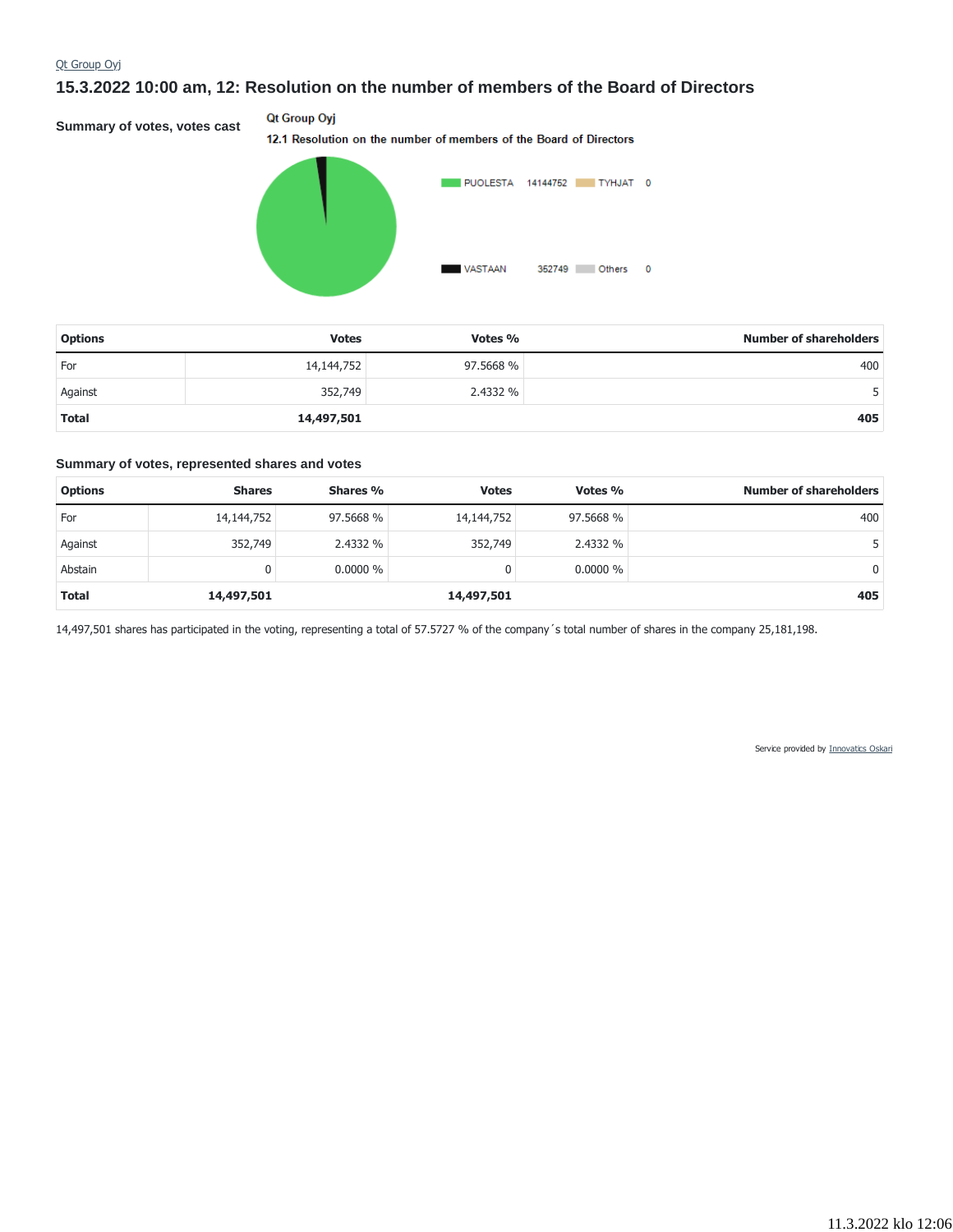# **15.3.2022 10:00 am, 13: Election of the members of the Board of Directors**

**Summary of votes, votes cast**

## Qt Group Oyj

13.1 Election of the members of the Board of Directors



| <b>Options</b> | <b>Votes</b> | Votes %   | <b>Number of shareholders</b> |
|----------------|--------------|-----------|-------------------------------|
| For            | 11,047,041   | 80.9112 % | 154                           |
| Against        | 2,606,245    | 19.0888 % | 234                           |
| <b>Total</b>   | 13,653,286   |           | 388                           |

#### **Summary of votes, represented shares and votes**

| <b>Options</b> | <b>Shares</b> | Shares %  | <b>Votes</b> | Votes %   | <b>Number of shareholders</b> |
|----------------|---------------|-----------|--------------|-----------|-------------------------------|
| For            | 11,047,041    | 76.1984 % | 11,047,041   | 76.1984 % | 154                           |
| Against        | 2,606,245     | 17.9769 % | 2,606,245    | 17.9769 % | 234                           |
| Abstain        | 844,445       | 5.8247 %  | 844,445      | 5.8247 %  | 18                            |
| <b>Total</b>   | 14,497,731    |           | 14,497,731   |           | 406                           |

14,497,731 shares has participated in the voting, representing a total of 57.5736 % of the company´s total number of shares in the company 25,181,198.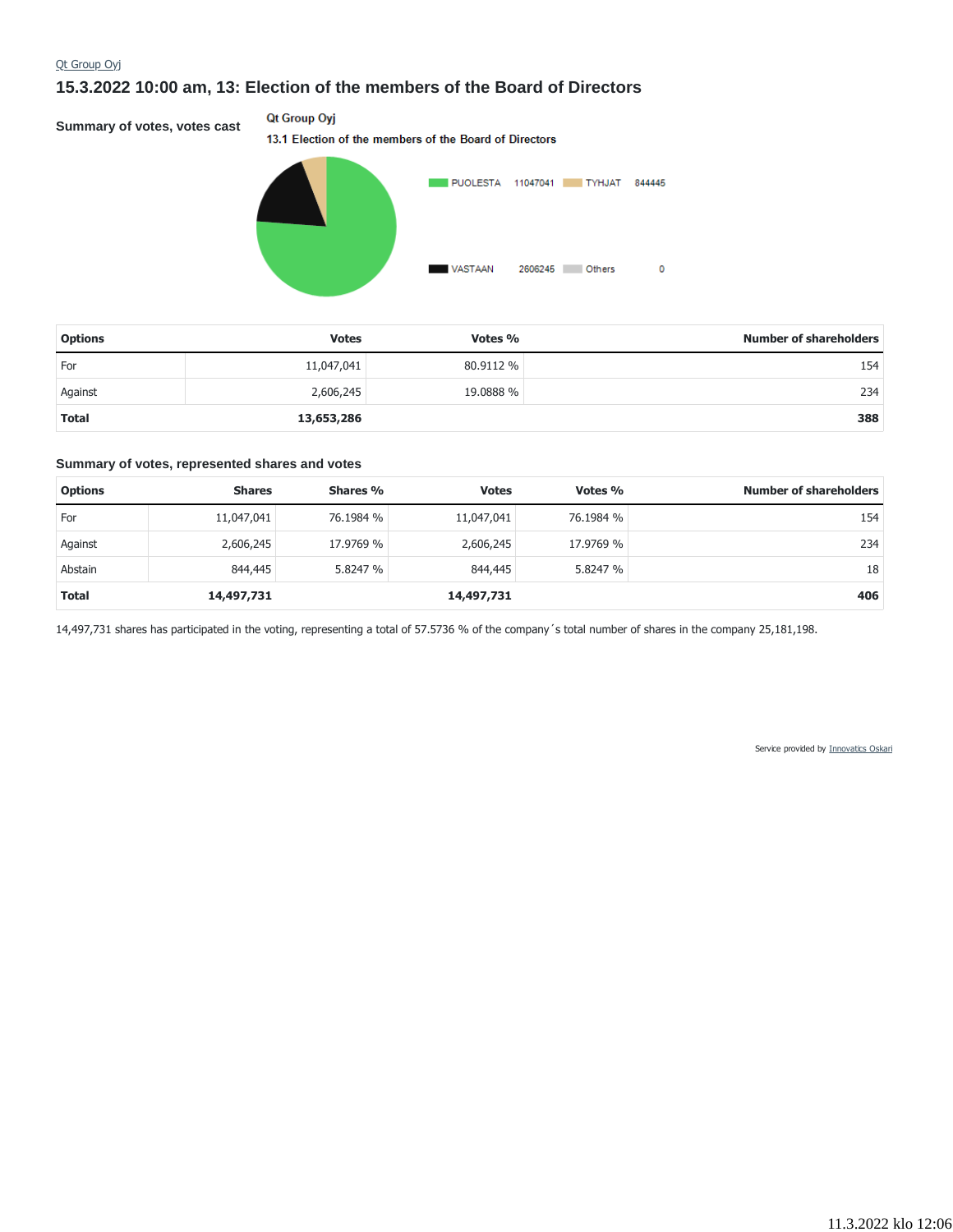# **15.3.2022 10:00 am, 14: Resolution on the remuneration for the auditor**

**Summary of votes, votes cast**

### Qt Group Oyj

14.1 Resolution on the remuneration for the auditor



| <b>Options</b> | <b>Votes</b> | Votes %   | <b>Number of shareholders</b> |
|----------------|--------------|-----------|-------------------------------|
| For            | 12,298,989   | 84.8401 % | 209                           |
| Against        | 2,197,682    | 15.1599 % | 195                           |
| <b>Total</b>   | 14,496,671   |           | 404                           |

#### **Summary of votes, represented shares and votes**

| <b>Options</b> | <b>Shares</b> | Shares %   | <b>Votes</b> | Votes %    | <b>Number of shareholders</b> |
|----------------|---------------|------------|--------------|------------|-------------------------------|
| For            | 12,298,989    | 84.8401 %  | 12,298,989   | 84.8401 %  | 209                           |
| Against        | 2,197,682     | 15.1599 %  | 2,197,682    | 15.1599 %  | 195                           |
| Abstain        | 0             | $0.0000\%$ |              | $0.0000\%$ | 0                             |
| <b>Total</b>   | 14,496,671    |            | 14,496,671   |            | 404                           |

14,496,671 shares has participated in the voting, representing a total of 57.5694 % of the company´s total number of shares in the company 25,181,198.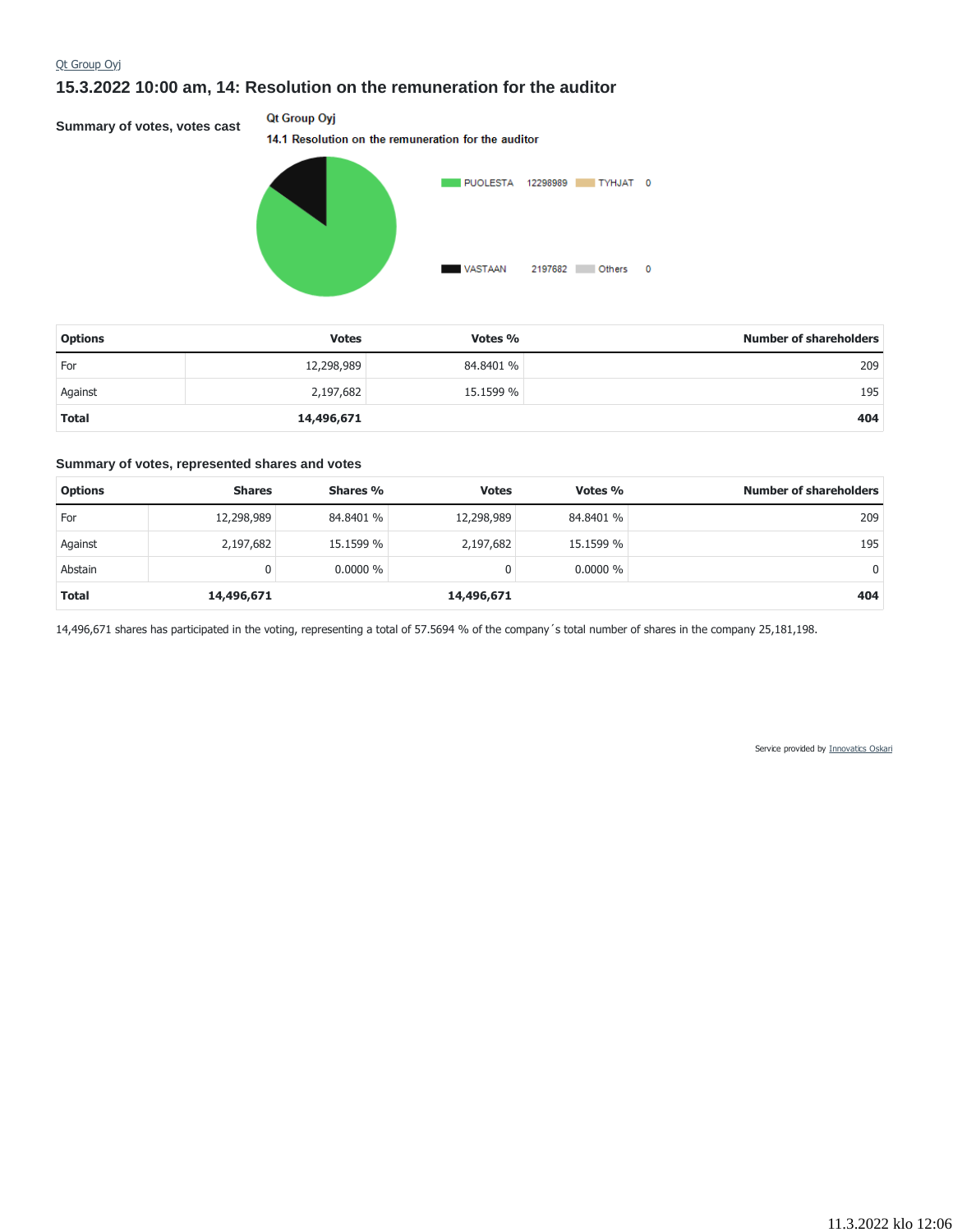# **15.3.2022 10:00 am, 15: Authorizing the Board of Directors to decide on repurchasing the company's own shares and/or accepting them as collateral**

**Summary of votes, votes cast**

## **Qt Group Oyj** 15.1 Authorizing the Board of Directors to decide on repurchasing the company's own shares and/or accepting them as collateral



| <b>Options</b> | <b>Votes</b> | Votes %    | <b>Number of shareholders</b> |
|----------------|--------------|------------|-------------------------------|
| For            | 14,493,572   | 100,0000 % | 399                           |
| <b>Total</b>   | 14,493,572   |            | 399                           |

#### **Summary of votes, represented shares and votes**

| <b>Options</b> | <b>Shares</b> | Shares %   | <b>Votes</b> | Votes %    | <b>Number of shareholders</b> |
|----------------|---------------|------------|--------------|------------|-------------------------------|
| For            | 14,493,572    | 99.9786 %  | 14,493,572   | 99.9786 %  | 399                           |
| Abstain        | 3,099         | 0.0214%    | 3,099        | 0.0214%    |                               |
| Against        | 0             | $0.0000\%$ |              | $0.0000\%$ | $\Omega$                      |
| <b>Total</b>   | 14,496,671    |            | 14,496,671   |            | 404                           |

14,496,671 shares has participated in the voting, representing a total of 57.5694 % of the company´s total number of shares in the company 25,181,198.